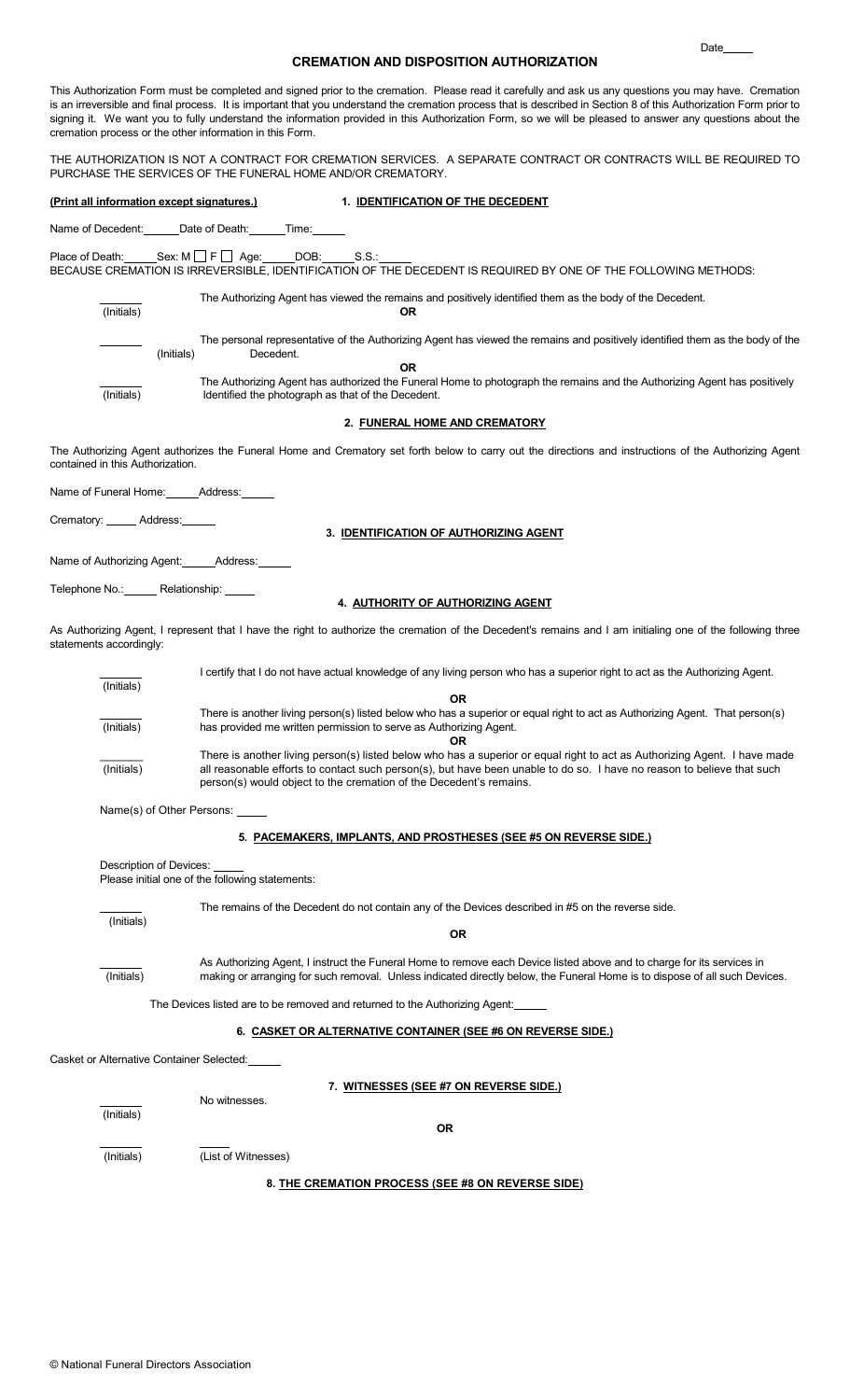#### 5. PACEMAKERS, IMPLANTS, AND PROSTHESES

Pacemakers, radioactive, silicon or other implants, mechanical devices or prostheses may create a hazardous condition when placed in the cremation chamber and subjected to heat. As Authorizing Agent, I have listed in #5 on the reverse side all devices (including mechanical, prosthetic, implants, or materials), which may have been implanted in or attached to the Decedent.

## 6. CASKET OR ALTERNATIVE CONTAINER

The remains are to be cremated in a combustible casket or alternative container that is capable of being completely closed, is resistant to leakage or spillage, is sufficiently rigid to be handled easily, and provides protection for the health and safety of Crematory and Funeral Home personnel. The Crematory is authorized to inspect the casket or alternative container, including opening it if necessary. In the event that the casket or container does not meet the above requirements, the Crematory will notify the Authorizing Agent. Many caskets that are comprised primarily of combustible material also contain some exterior parts (decorative handles or rails) that are not combustible and that may cause damage to the cremation equipment. As Authorizing Agent, I authorize the Crematory, in its discretion, to remove and discard the non-combustible materials. I understand that some crematories will not accept metal or fiberglass caskets. I further understand that the casket or alternative container will be consumed as part of the cremation process.

### 7. WITNESSES

Witnessing a cremation can be an emotional experience. Witnesses are assuming the risks involved and fully release the Funeral Home and Crematory from any liability. To the extent permitted by the Crematory, the persons listed on the reverse side are authorized to be present at the cremation room prior to and during the cremation of the Decedent's remains and during the removal of the cremated remains from the cremation chamber. If you desire witnesses, you must initial #7 on the reverse side and list their names.

#### 8. THE CREMATION PROCESS

The cremation of the Decedent's remains may take place before or after ceremonies to memorialize the Decedent. Cremation is performed to prepare the remains of the Decedent for final disposition. It is carried out by placing the Decedent's remains in the casket or alternative container, which is then placed into a cremation chamber or retort where they are subjected to intense heat and flame. All cremations are performed individually. During the cremation process, it may be necessary to open the cremation chamber and reposition the remains of the Decedent in order to facilitate a complete and thorough cremation. Through the use of suitable fuel, the incineration of the container and its contents is accomplished and all substances are consumed or driven off, except bone fragments (calcium compounds) and metal (including dental gold and silver and other non-human materials) as the temperature is not sufficient to consume them.

Due to the nature of the cremation process, any personal possessions or valuable materials, such as dental gold or jewelry (as well as any body prostheses or dental bridgework) that are left with the remains and not removed from the casket or container prior to cremation may be destroyed or if not destroyed, will be disposed of by the Crematory. The Authorizing Agent understands that arrangements must be made with the Funeral Home to remove any such possessions or valuables prior to the time that the remains of the Decedent are transported to the Crematory.

Following a cooling period, the cremated remains, which will normally weigh several pounds in the case of an average-size adult, are then swept or raked from the cremation chamber. Although the Crematory will take reasonable efforts to remove all of the cremated remains from the cremation chamber, it is impossible to remove all of them, as some dust and other residue from the process will be left behind. In addition, while every effort will be made to avoid commingling, inadvertent and incidental commingling of minute particles of cremated remains from the residues of previous cremations is a possibility, and the Authorizing Agent understands and accepts this fact.

After the cremated remains are removed from the cremation chamber, all non-combustible material (insofar as possible) such as dental bridgework and hinges, latches, and nails from the container will be separated and removed from the human bone fragments by visible or magnetic selection. The Crematory is authorized to dispose of these materials with similar materials from other cremations in a non-recoverable manner, so that only human bone fragments will remain.

When the cremated remains are removed from the cremation chamber, the skeletal remains often will contain recognizable bone fragments. Unless otherwise specified, after the bone fragments have been separated from the other material, they will be mechanically pulverized. The process of crushing or grinding may cause incidental commingling of the remains with the residue from the processing of previously cremated remains. These granulated particles of unidentifiable dimensions, which are virtually unrecognizable as human remains, will then be placed into a designated container.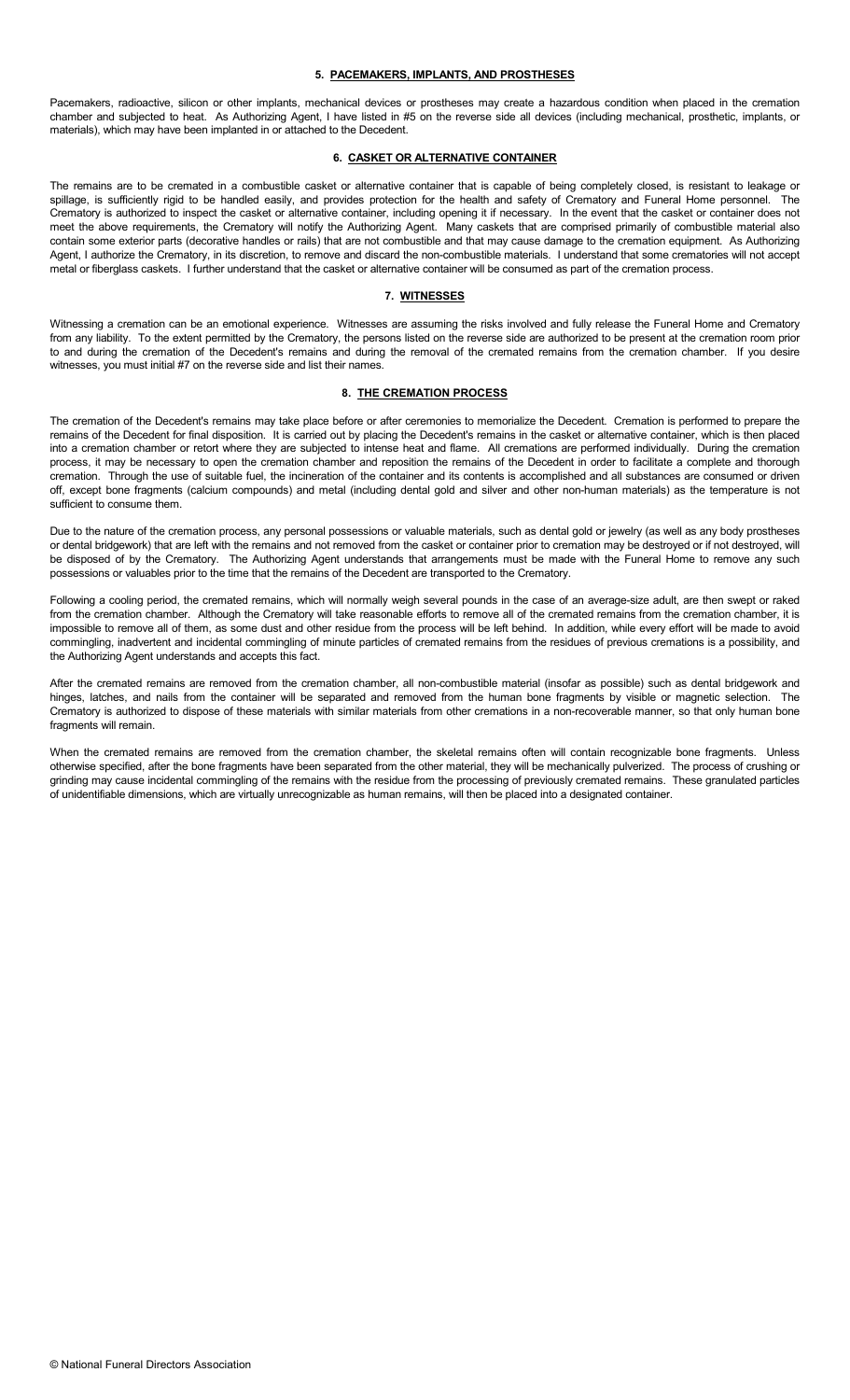|                                                    | 9. AUTHORIZATION TO CREMATE, PROCESS AND PULVERIZE                                                                                                                                                                                                                                                                                                                                                                                                                                                                                                                                                                                                                                                                                                                                                                                                                                    |
|----------------------------------------------------|---------------------------------------------------------------------------------------------------------------------------------------------------------------------------------------------------------------------------------------------------------------------------------------------------------------------------------------------------------------------------------------------------------------------------------------------------------------------------------------------------------------------------------------------------------------------------------------------------------------------------------------------------------------------------------------------------------------------------------------------------------------------------------------------------------------------------------------------------------------------------------------|
| (Initials)                                         | As Authorizing Agent, I have read and understand the description of the cremation process contained in #8 on the reverse<br>side and authorize the cremation, processing and pulverization of the remains of the Decedent. I further authorize the<br>Funeral Home to deliver the Decedent's remains to the Crematory for the purpose of the cremation.                                                                                                                                                                                                                                                                                                                                                                                                                                                                                                                               |
|                                                    | 10. URN OR TEMPORARY CONTAINER (SEE #10 ON REVERSE SIDE)                                                                                                                                                                                                                                                                                                                                                                                                                                                                                                                                                                                                                                                                                                                                                                                                                              |
|                                                    | Urn selected by Authorizing Agent. Description of urn:<br>Standard temporary shipping container provided by Crematory.                                                                                                                                                                                                                                                                                                                                                                                                                                                                                                                                                                                                                                                                                                                                                                |
|                                                    | 11. FINAL DISPOSITION (PLEASE INITIAL THE OPTION SELECTED AFTER READING #11 ON REVERSE SIDE)                                                                                                                                                                                                                                                                                                                                                                                                                                                                                                                                                                                                                                                                                                                                                                                          |
| (Initials)                                         | The Crematory shall deliver the cremated remains of the Decedent to the Funeral Home.                                                                                                                                                                                                                                                                                                                                                                                                                                                                                                                                                                                                                                                                                                                                                                                                 |
| (Initials)                                         | The Funeral Home or, in the event the cremated remains are not returned to the Funeral Home, the Crematory shall deliver<br>the cremated remains of the Decedent for disposition as follows:                                                                                                                                                                                                                                                                                                                                                                                                                                                                                                                                                                                                                                                                                          |
|                                                    | Deliver to _____ cemetery which with arrangements have already been made.                                                                                                                                                                                                                                                                                                                                                                                                                                                                                                                                                                                                                                                                                                                                                                                                             |
|                                                    | Deliver or release to:                                                                                                                                                                                                                                                                                                                                                                                                                                                                                                                                                                                                                                                                                                                                                                                                                                                                |
|                                                    | Name: Relationship: _____<br>Address: ______                                                                                                                                                                                                                                                                                                                                                                                                                                                                                                                                                                                                                                                                                                                                                                                                                                          |
|                                                    | Other: <u>with the contract of the contract of the contract of the contract of the contract of the contract of the contract of the contract of the contract of the contract of the contract of the contract of the contract of t</u>                                                                                                                                                                                                                                                                                                                                                                                                                                                                                                                                                                                                                                                  |
|                                                    | <b>12. PERSONAL PROPERTY</b>                                                                                                                                                                                                                                                                                                                                                                                                                                                                                                                                                                                                                                                                                                                                                                                                                                                          |
|                                                    | All personal property and effects delivered with the remains of the Decedent to the Crematory, including jewelry, clothes, hair pieces, dental bridgework,<br>eyeglasses, and shoes, will be destroyed in the cremation process or otherwise discarded by the Crematory, in its sole discretion, unless specific instructions<br>for delivery to Authorizing Agent are given below.                                                                                                                                                                                                                                                                                                                                                                                                                                                                                                   |
|                                                    | Items to be delivered to Authorizing Agent:                                                                                                                                                                                                                                                                                                                                                                                                                                                                                                                                                                                                                                                                                                                                                                                                                                           |
|                                                    | <b>13. VISITATION AND FUNERAL CEREMONIES</b>                                                                                                                                                                                                                                                                                                                                                                                                                                                                                                                                                                                                                                                                                                                                                                                                                                          |
| forth below:                                       | Prior to the cremation of the Decedent's remains, the Authorizing Agent or the Decedent's family has arranged for a visitation and/or funeral ceremony as set                                                                                                                                                                                                                                                                                                                                                                                                                                                                                                                                                                                                                                                                                                                         |
|                                                    | Date(s): ______Time(s)______Place of Ceremonies: ______                                                                                                                                                                                                                                                                                                                                                                                                                                                                                                                                                                                                                                                                                                                                                                                                                               |
|                                                    | <b>14. TIME OF CREMATION</b>                                                                                                                                                                                                                                                                                                                                                                                                                                                                                                                                                                                                                                                                                                                                                                                                                                                          |
| Please initial one of the following:<br>(Initials) | The Crematory may perform the cremation of the Decedent's remains at a time and date as its work schedule permits without<br>any further notification to the Authorizing Agent.                                                                                                                                                                                                                                                                                                                                                                                                                                                                                                                                                                                                                                                                                                       |
| (Initials)                                         | <b>OR</b><br>The Crematory is to use its best efforts to schedule the cremation in accordance with the schedule set forth below:                                                                                                                                                                                                                                                                                                                                                                                                                                                                                                                                                                                                                                                                                                                                                      |
| Date: $\qquad \qquad$                              | <b>15. CERTIFICATION AND INDEMNIFICATION</b>                                                                                                                                                                                                                                                                                                                                                                                                                                                                                                                                                                                                                                                                                                                                                                                                                                          |
|                                                    | The Authorizing Agent acknowledges that the Funeral Home and Crematory are relying upon the representations being made by the Authorizing Agent in<br>this authorization. The Authorizing Agent certifies that all of the information and statements contained in the Authorization are accurate and no omissions of<br>any material fact have been made. The Authorizing Agent agrees to indemnify and hold harmless the Funeral Home and the Crematory, their officers,<br>directors, employees and agents from any and all claims, demands, actions, causes of action or suits of any kind or nature whatsoever, including, but not<br>limited to, any legal fees arising out of or resulting from the Funeral Home's and the Crematory's reliance on or performance consistent with the directions,<br>statements, representatives and agreements contained in the Authorization. |
|                                                    |                                                                                                                                                                                                                                                                                                                                                                                                                                                                                                                                                                                                                                                                                                                                                                                                                                                                                       |
|                                                    |                                                                                                                                                                                                                                                                                                                                                                                                                                                                                                                                                                                                                                                                                                                                                                                                                                                                                       |

Signature of Authorizing Agent:

Witness:\_\_\_\_\_\_\_\_\_\_\_\_\_\_\_\_\_\_\_\_\_\_\_\_\_\_\_\_\_\_\_\_\_\_\_\_\_\_\_\_\_\_\_\_\_\_\_\_\_\_\_\_\_\_\_\_\_\_\_\_\_\_\_\_\_\_\_\_\_\_\_\_\_\_\_\_